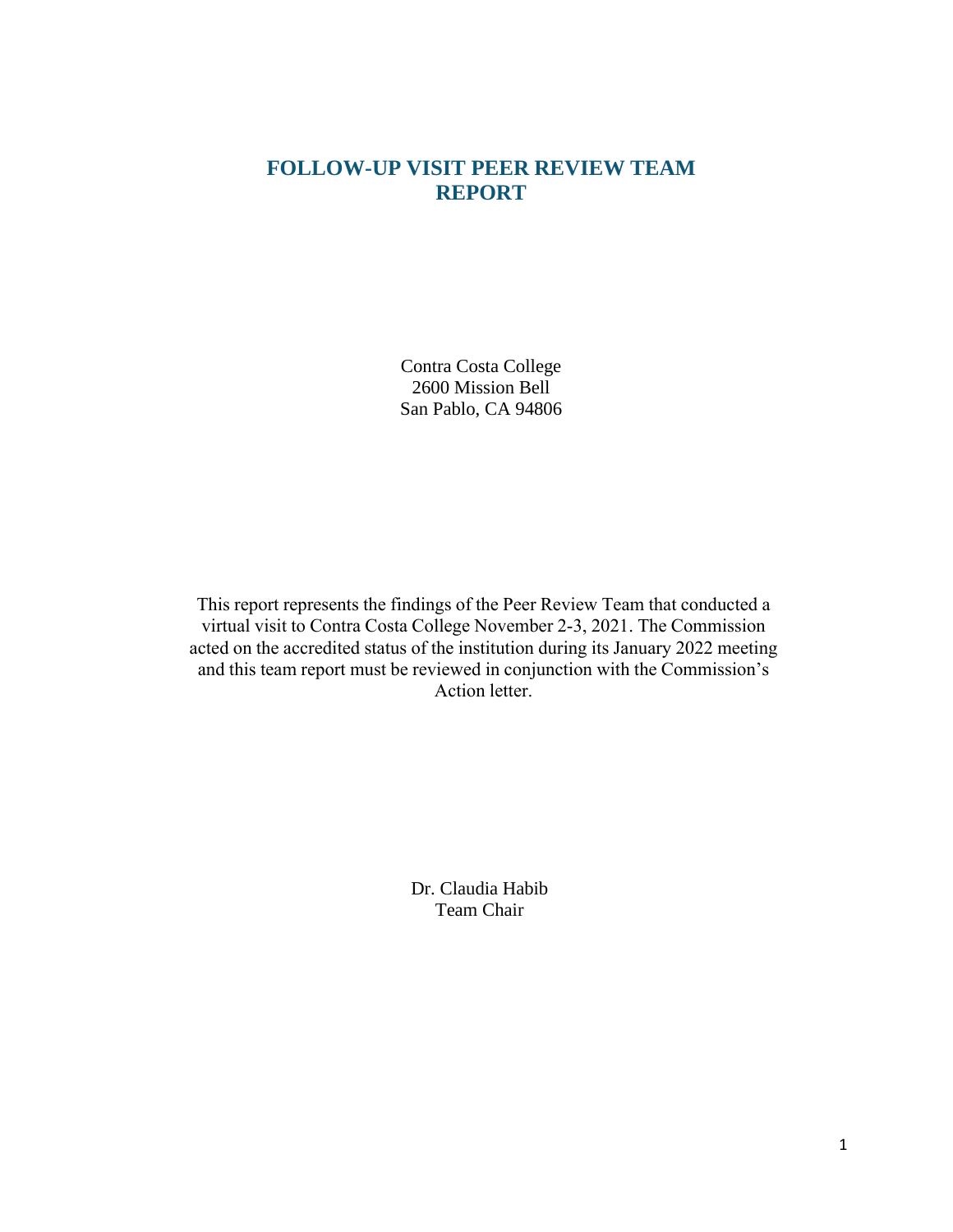#### **Introduction:**

A Follow-Up peer review team virtual visit was conducted at Contra Costa College on November 2-3. The purpose of the visit was to determine whether the College/District has addressed the requirements of the Commission as stipulated in the Commission Action Letter of February 1, 2021.

The team was comprised of the following six members:

Dr. Greg Gillespie, Team Chair Chancellor Ventura County Community College District

Ms. Kristina Allende Professor of English Mt. San Antonio College

Dr. Debra Daniels Superintendent/President Taft College

Dr. Claudia Habib President Porterville College

Dr. Tre'Shawn Hall-Baker Dean of Human Resources Santa Monica College

Dr. Kimberly Hoffmans President Ventura College

The team evaluated all three college Follow-Up reports and evidentiary documents provided as links in the report and requested from District staff. In general, the team found that the College and District had prepared well for the visit by arranging for meetings with the individuals and groups agreed upon earlier with the team chair. Over the course of the day, the team met with Governing Board Trustees, the Chancellor, Vice Chancellors, College Presidents and accreditation contributors, District Governance Committee members, Academic Senate Presidents, and Classified Senate Presidents.

The five requirements to address were all aligned with District/Governing Board standards. The team recognizes the significant effort and demonstrated improvement that has occurred at the District with college support to address the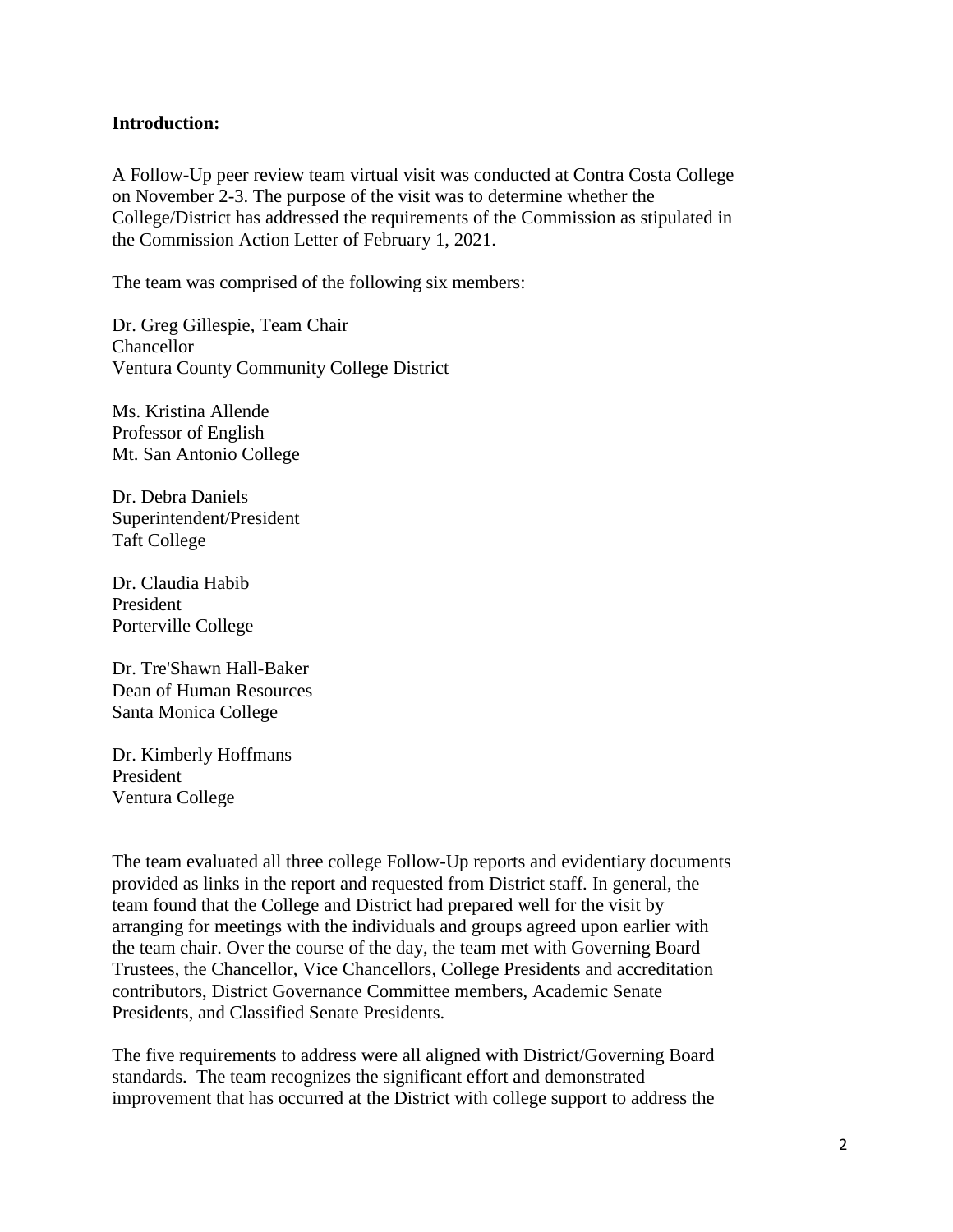recommendations listed below. The team concludes that the findings and review of evidence demonstrate that the listed standards are being met. Implementation of new processes and the commitment of Trustees to adjust behaviors and actions to align with the listed accreditation standards are in the early stages. The Follow-Up team members recognized the strong intentions for improvement and the deliberate actions that have been taken to address the requirements. The ongoing implementation of these improvements will help to focus the Board to work collegially at the policy and strategic goal levels in support of student and college success.

**Standard III.A.5 (District Requirement 1):** In order to meet the standard, the Commission requires that the District develop a process by which all classified employees are regularly and systematically evaluated.

**Standard IV.C.3 (District Requirement 2):** In order to meet the standard, the Commission requires the Governing Board should follow its Board policy related to the Chancellor's evaluation process.

**Standard IV.C.7 (District Requirement 3):** In order to meet the standard, the Commission requires the Governing Board act consistently with its adopted policies and bylaws, and regularly assesses these policies and bylaws.

**Standard IV.C.11 (District Requirement 4):** In order to meet the standard, the Commission requires the Governing Board uphold and adhere to their adopted code of ethics policy-BP 1010.

**Standard IV.C.12 (District Requirement 5):** In order to meet the standard, the Commission requires the Governing Board delegate full responsibility and authority to the Chancellor to implement and administer board policies without board interference and hold the Chancellor accountable for the operation of the District and colleges.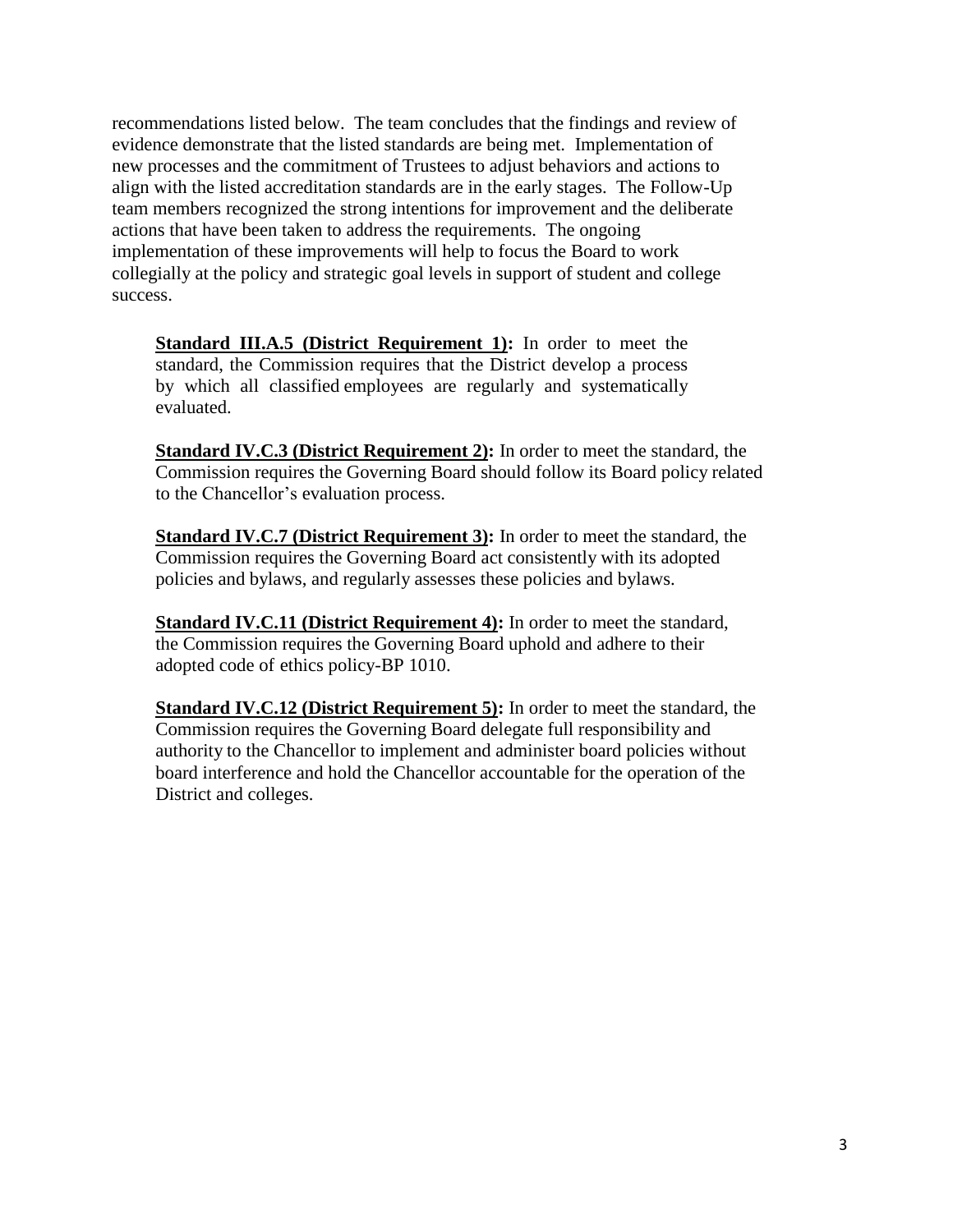### **Team Analysis of College Responses to the February 1, 2021 Commission's Requirements**

**Standard III.A.5 (District Requirement 1):** In order to meet the standard, the Commission requires that the District develop a process by which all classified employees are regularly and systematically evaluated.

### **Findings and Evidence:**

The College re-affirmed the process through the Collective Bargaining Agreement (CBA) with Local 1 as it relates to evaluating Classified employees. The specific concern regarding regular and systematic evaluation of Classified employees with more than five (5) years of service was addressed.

To improve on the requirement of Standard III.A.5 a new procedure was developed - HR Procedure 3080.04. HR Procedure 3080.04 requires that Classified employees with more than five (5) years of experience be evaluated once every three (3) years. This procedure was adopted on June 22, 2021. The District has also instituted an evaluation tracking system through Cornerstone. The District reported the CBA between the District and Local 1 was updated through collective bargaining to reflect the modified evaluation process.

**Conclusion:** The College meets Standard III.A.5.

**Standard IV.C.3 (District Requirement 2):** In order to meet the standard, the Commission requires the Governing Board should follow its Board policy related to the Chancellor's evaluation process.

#### **Findings and Evidence:**

The Team reviewed governing board meeting notes from a study session scheduled on April 28, 2021. The session covered accreditation compliance requirements, including Standard IV.C.3. Agendas confirmed that HR Procedure 2030.13 is currently being followed for evaluations taking place for educational contract administrators. An additional update and training to the Governing Board in July 2021, resulted in an agreement to utilize BP and HR evaluation procedures. Board agendas and interviews with personnel confirmed that HR procedures were followed for the chancellor evaluation. The process included a 360 assessment with participation of Chancellor's Cabinet, union and community members. The Chancellor's evaluation was completed and approved by the Board in October 2021.

**Conclusion:** The College meets Standard IV.C.3.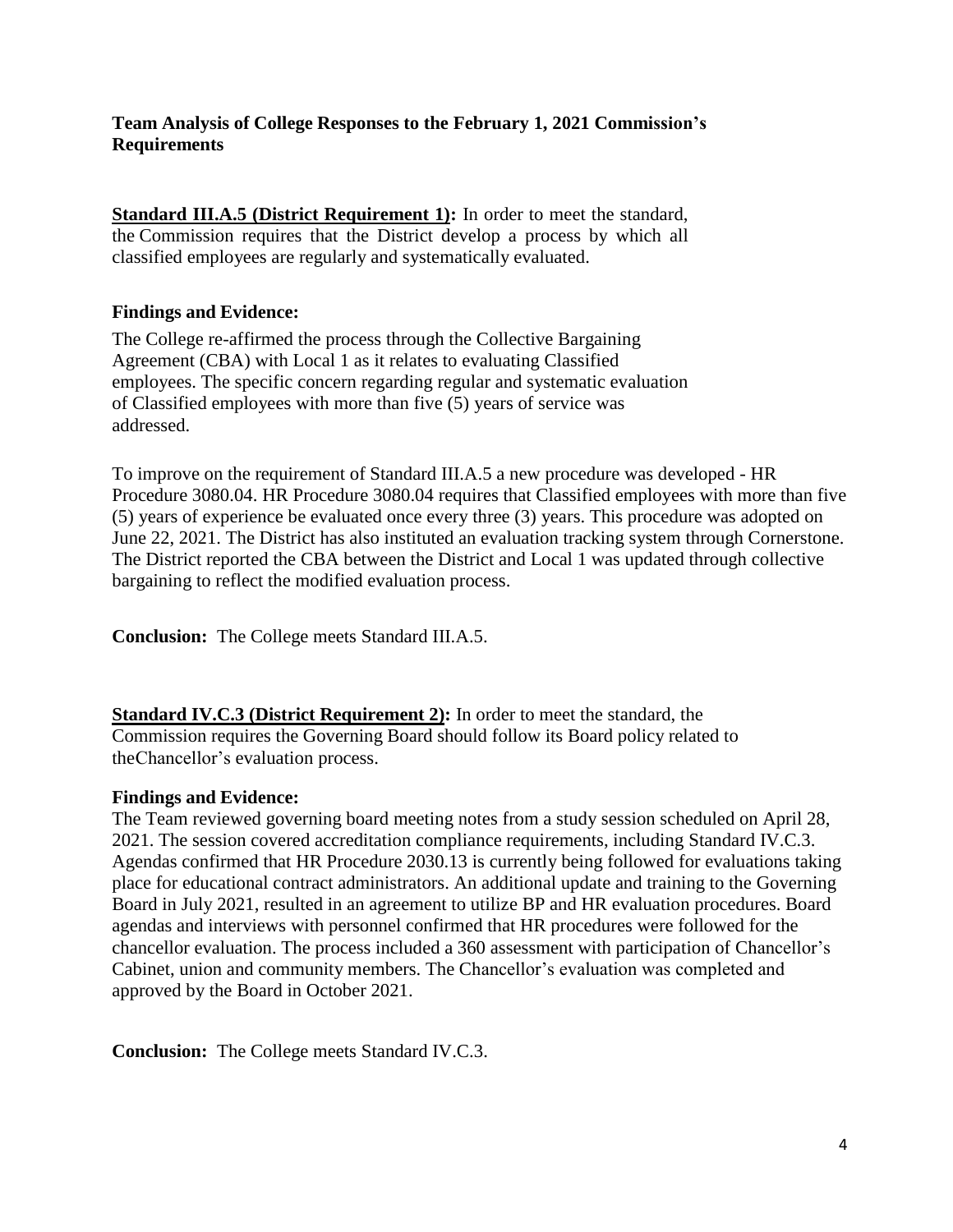**Standard IV.C.7 (District Requirement 3):** In order to meet the standard, the Commission requires the Governing Board act consistently with its adopted policies and bylaws, and regularly assesses these policies and bylaws.

### **Findings and Evidence:**

The Team interviewed the Academic Senate presidents, the Classified Senate presidents, the District Governance Committee, Governing Board Members, and the College Cabinet.

The Team found that the Governing Board formed an Ad Hoc Committee on Board Policies and Procedures at the Board's March 24, 2021, meeting. Two Governing Board members were appointed to serve on the Ad Hoc Committee, one of whom was interviewed during the Follow-Up Visit. The Governing Board Ad Hoc Committee decided to expand the Board's review of and commitment to Board Policies and Administrative Procedures to include a spotlight on a Board Policy and parallel Administrative Procedure in the Chancellor's weekly email update to the Governing Board; a practice for the members of the Governing Board to request that policies be agendized for further clarification, discussion, or modification; and an annual review of BP 1010 (Code of Ethics of the Governing Board) and BP 1022 (Governing Board Communication Protocols) each July, which commenced on July 24, 2021.

Additionally, the Team found that the Governing Board Ad Hoc Committee reviewed BP 1015 (Governing Board Evaluation Policy) and AP 1015.01 (Process to Conduct Governing Board Evaluation), committing to abide by them and to ensure that those who regularly attend Board meetings will be able to participate in the evaluation biennially through the use of a survey instrument that was confirmed at the Board's May 26, 2021, meeting. One participant in the biennial evaluation was interviewed during the Follow-Up Visit, and he confirmed that the evaluation was relevant and appropriate.

The Governing Board completed its evaluation at its July 24, 2021, retreat. This evaluation was conducted by a consultant and followed all relevant Board Policies and Administrative Procedures. An analysis of the Board's performance was included in the evaluation. Also included in the evaluation was a reflection by the Board members on areas in which they can improve, including a discussion of ways to improve.

Further, at the July 24, 2021, retreat, a Brown Act training session by the District's legal counsel was done. While there are still some disagreements about Brown Act violations, the Governing Board has been able to solve them collaboratively and collegially.

**Conclusion:** The College meets Standard IV.C.7.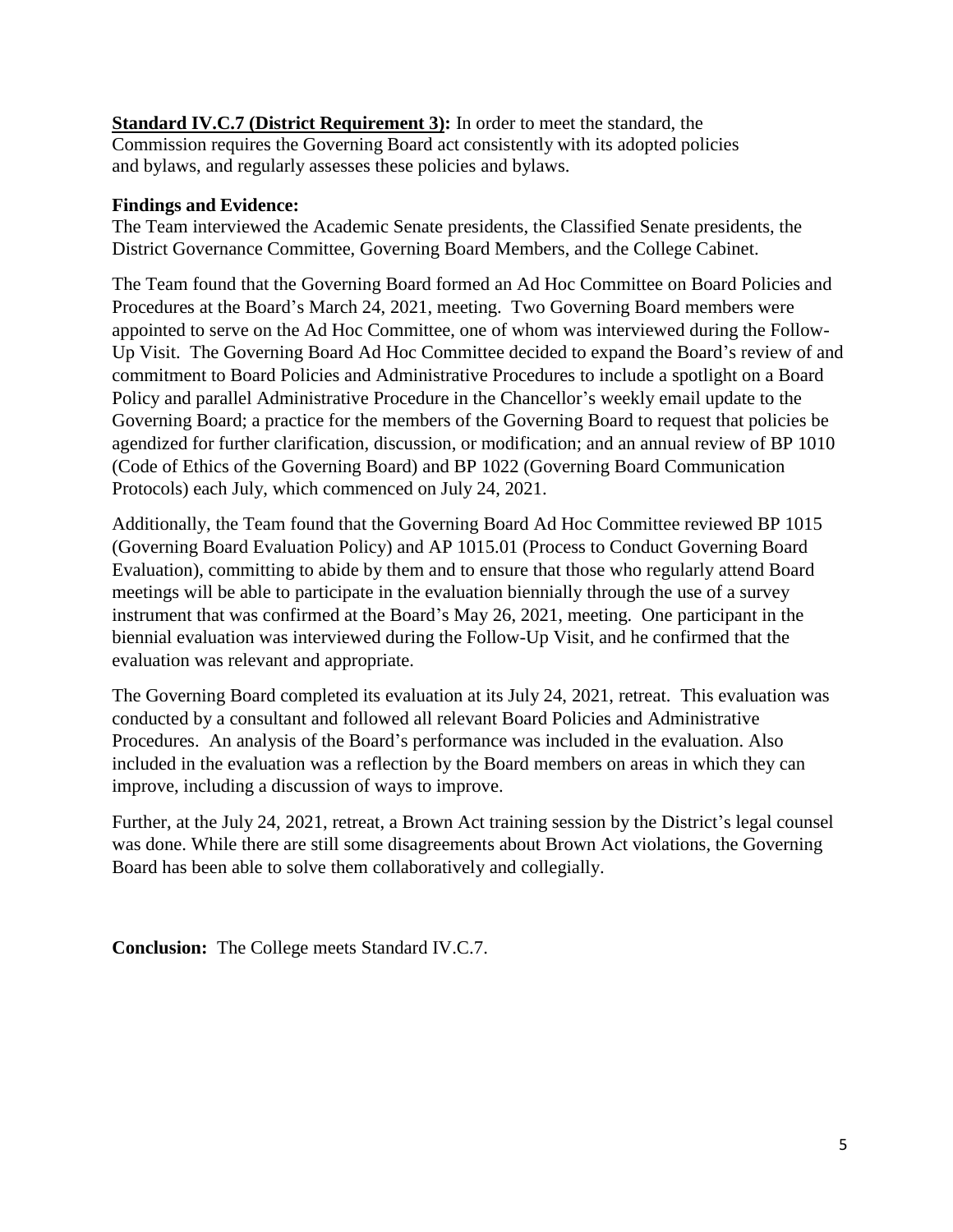**Standard IV.C.11 (District Requirement 4):** In order to meet the standard, the Commission requires the Governing Board uphold and adhere to their adopted code of ethics policy-BP 1010.

## **Findings and Evidence:**

The Team interviewed the Academic Senate Presidents, the Classified Senate Presidents, the District Governance Committee, Governing Board Members, and the College Cabinet members.

The Team found that the Governing Board Ad Hoc Committee on Board Policies and Procedures the College reviewed BP 1010 (Code of Ethics) at its meeting on April 19, 2021. The Ad Hoc Committee agreed to an annual review, reaffirmation, and commitment to BP 1010 at the Governing Board's July Retreat. At its meeting on April 28, 2021, the Governing Board agreed to the Ad Hoc Committee's recommendation as well as reviewed, discussed, and reaffirmed BP 1010 (Code of Ethics), BP 1022 (Governing Board Communication Protocols), and BP 1024 (Meetings of the Governing Board), as well as Government Code, Chapter 9, Meetings, Section 54963. This review of these BPs was conducted as a follow-up to the Board meeting on March 24, 2021. At this meeting, a Governing Board member made a public statement disclosing an unsubstantiated personnel allegation submitted via an anonymous letter. As outlined in BP 1010, the Governing Board took action to censure the Board member at its meeting on April 28, 2021. Interviews during the Follow-Up Visit confirmed that the censure was done appropriately and with agreement of the Governing Board members.

At the Board Retreat on July 24, 2021, BP 1010 was reviewed and discussed with all Governing Board members reaffirming their commitment to the Code of Ethics.

**Conclusion:** The College meets Standard IV.C.11.

**Standard IV.C.12 (District Requirement 5):** In order to meet the standard, the Commission requires the Governing Board delegate full responsibility and authority to the Chancellor to implement and administer board policies without board interference and hold the Chancellor accountable for the operation of the district and colleges.

# **Findings and Evidence:**

In the follow-up report, the College provided minutes from a special Governing Board Meeting on July 24, 2021, where Dr. Brice Harris, League on Call Consultant, reviewed the Governing Board evaluation survey results. The compiled responses from approximately 500 people revealed improvements in its performance related to delegating authority to the chancellor. One example of delegation was provided in the report, noting the Governing Board approved annual administrator contract extensions as recommended by the Chancellor.

In reviewing Board meeting minutes, it was found the Board of Trustees voted unanimously to approve agenda items with a few abstention exceptions on consent and other action items. Through interviews with the chancellor and members of the trustee board, the Team noticed a shift and a conscious effort to support chancellor recommendations. Multiple retreats and